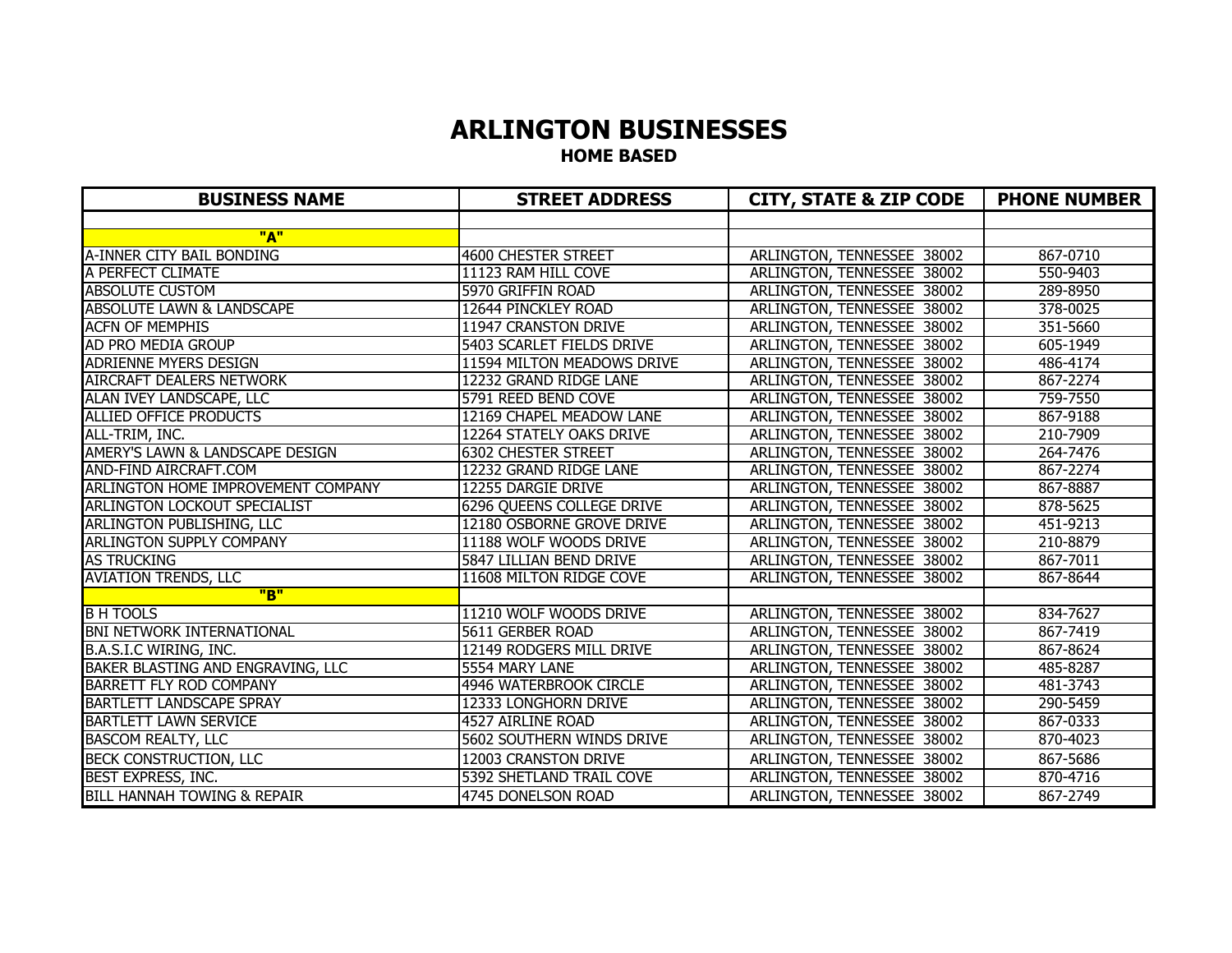# **PAGE 2 - ARLINGTON BUSINESSES (HOME BASED) CONTINUED**

| <b>BUSINESS NAME</b>                                    | <b>STREET ADDRESS</b>         | <b>CITY, STATE &amp; ZIP CODE</b> | <b>PHONE NUMBER</b> |
|---------------------------------------------------------|-------------------------------|-----------------------------------|---------------------|
|                                                         |                               |                                   |                     |
| "B"                                                     |                               |                                   |                     |
| <b>BLACK SHEEP SPECIALTIES</b>                          | 11166 BLACK SHEEP DRIVE       | ARLINGTON, TENNESSEE 38002        | 264-6616            |
| <b>BLISSTER INC.</b>                                    | 11633 LEEWOOD DRIVE           | ARLINGTON, TENNESSEE 38002        | 592-0140            |
| <b>BLUE RIBBON BASKETS &amp; GIFTS</b>                  | 12232 RICHMARK WAY            | ARLINGTON, TENNESSEE 38002        | 489-2186            |
| <b>BOB GRAY PHOTOGRAPHY</b>                             | 12091 BROOKS VILLAGE DRIVE    | ARLINGTON, TENNESSEE 38002        | 494-8639            |
| <b>BOUNCE 4 JOY MOONBOUNCE &amp; INFLATABLE RENTALS</b> | 12313 DALLAS RIDGE DRIVE      | ARLINGTON, TENNESSEE 38002        | 275-9063/9257       |
| <b>BRAD TAYLOR MATCO TOOLS</b>                          | 5757 HAYES ROAD               | ARLINGTON, TENNESSEE 38002        | 246-3546            |
| <b>BRIAN DEAS CONSTRUCTION</b>                          | 5673 W. STATELY OAKS DRIVE    | ARLINGTON, TENNESSEE 38002        | 786-4477            |
| Brix-n-Clix                                             | <b>4880 WATERBROOK CIRCLE</b> | ARLINGTON, TENNESSEE 38002        | 867-5337            |
| <b>BUZZARD OUTDOOR</b>                                  | 5443 EVENING MIST DRIVE       | ARLINGTON, TENNESSEE 38002        | 867-2701            |
| "C"                                                     |                               |                                   |                     |
| <b>CJ PHOTOGRAPHY</b>                                   | 5103 SUMMER MIST COVE         | ARLINGTON, TENNESSEE 38002        | 428-8577            |
| CWP, INC.                                               | 5100 MILLUS COVE              | ARLINGTON, TENNESSEE 38002        | 870-0581            |
| <b>CAB DEVELOPMENT</b>                                  | 11900 CAMPBELL STREET         | ARLINGTON, TENNESSEE 38002        | 867-4878            |
| CALLAN SALVAGE & APPRAISAL COMPANY, INC.                | 11625 HIGHWAY 64              | ARLINGTON, TENNESSEE 38002        | 867-3300            |
| <b>CALTON &amp; ASSOCIATES</b>                          | 11762 DOUGLASS STREET         | ARLINGTON, TENNESSEE 38002        | 317-7095/7702       |
| CAMPBELL FINANCIAL PLANNING, INC.                       | 5740 CHESTER STREET           | ARLINGTON, TENNESSEE 38002        | 485-4718            |
| <b>CAMPBELL LANDSCAPING SERVICES</b>                    | 5422 ARLIN DRIVE              | ARLINGTON, TENNESSEE 38002        | 340-8657            |
| <b>CARROLLS ROOFING &amp; CONSTRUCTION</b>              | 12261 DALLAS RIDGE DRIVE      | ARLINGTON, TENNESSEE 38002        | 867-5398            |
| <b>CHAPMAN DESIGN</b>                                   | <b>5587 DEER PARK COVE</b>    | ARLINGTON, TENNESSEE 38002        | 428-7875            |
| <b>CHAPMAN LANDSCAPE</b>                                | 12185 WHITE BRIAR DRIVE       | ARLINGTON, TENNESSEE 38002        | 258-8720            |
| <b>CHICABELLE</b>                                       | 6134 E. EVERETT HILL CIRCLE   | ARLINGTON, TENNESSEE 38002        | 239-1121            |
| <b>COFFEE X-PRESS</b>                                   | 5475 SCARLET FIELDS DRIVE     | ARLINGTON, TENNESSEE 38002        | 867-4840            |
| CONSOLIDATED SYSTEMS, INC.                              | 12281 CHAPEL MEADOW LANE      | ARLINGTON, TENNESSEE 38002        | 867-3042            |
| <b>CONVATEC</b>                                         | <b>6081 ARMISTEAD STREET</b>  | ARLINGTON, TENNESSEE 38002        | 317-7369            |
| <b>COOKCUTS</b>                                         | 4925 INDIAN WALK LANE         | ARLINGTON, TENNESSEE 38002        | 389-7014            |
| <b>CRAIG PEST CONTROL</b>                               | 12333 SOUTH FORK DRIVE        | ARLINGTON, TENNESSEE 38002        | 317-4296            |
| <b>CREATIVE FRAMING</b>                                 | 11879 BROWN STREET            | ARLINGTON, TENNESSEE 38002        | 867-3982            |
| <b>CURB APPEAL</b>                                      | 6067 WOODSON STREET           | ARLINGTON, TENNESSEE 38002        | 355-7774            |
| <b>CURLE HANDYMAN</b>                                   | <b>6054 CHESTER STREET</b>    | ARLINGTON, TENNESSEE 38002        | 410-6397            |
| <b>CURTIS LAWN &amp; FENCE</b>                          | 11599 MILLWIND DRIVE          | ARLINGTON, TENNESSEE 38002        | 488-7237            |
| <b>CUSTOM GRAVE CARE</b>                                | 11600 MILLWIND DRIVE          | ARLINGTON, TENNESSEE 38002        | 579-5619            |
| "D"                                                     |                               |                                   |                     |
| <b>DGY CONSULTING</b>                                   | 12144 PRESERVE LANE           | ARLINGTON, TENNESSEE 38002        | 382-9604            |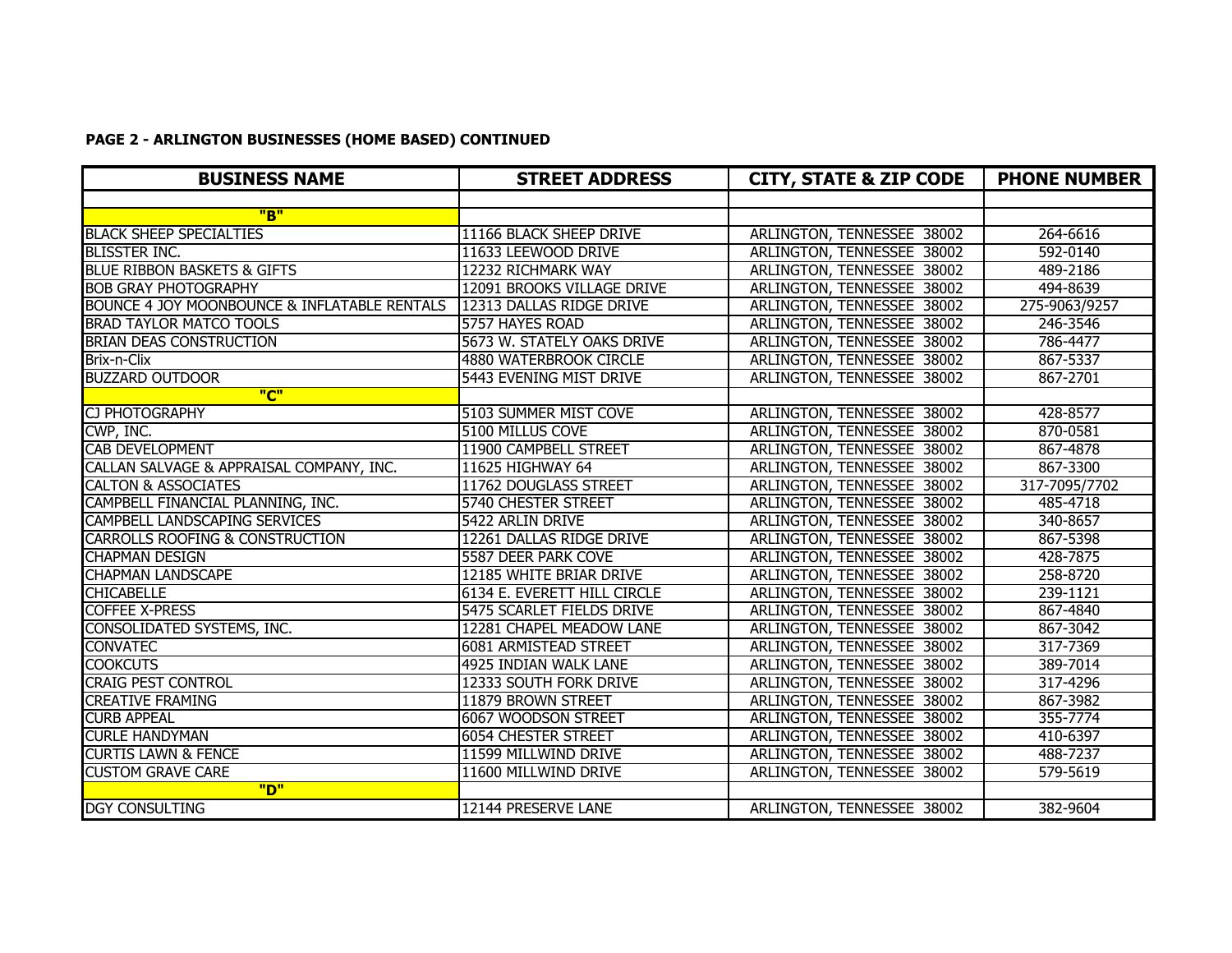# **PAGE 3 - ARLINGTON BUSINESSES (HOME BASED) CONTINUED**

| <b>BUSINESS NAME</b>                       | <b>STREET ADDRESS</b>       | <b>CITY, STATE &amp; ZIP CODE</b> | <b>PHONE NUMBER</b> |
|--------------------------------------------|-----------------------------|-----------------------------------|---------------------|
|                                            |                             |                                   |                     |
| "מ                                         |                             |                                   |                     |
| <b>D &amp; D TAX AND SERVICES</b>          | 11825 OTTO LANE             | ARLINGTON, TENNESSEE 38002        | 319-4446            |
| <b>D &amp; L ENTERPRISE</b>                | 12343 HIGHWAY 64            | EADS, TENNESSEE 38028             | 867-0004            |
| D. W. ANDERSON CONSTRUCTION                | 5604 LAMB ROAD              | ARLINGTON, TENNESSEE 38002        | 867-0132            |
| DAVID STANLEY CONSTRUCTION MANAGEMENT, LLC | 12172 PRESERVE WOODS LANE   | ARLINGTON, TENNESSEE 38002        | 305-0823            |
| DAVID WATKINS, THE HANDY MAN               | 12271 GRAND RIDGE LANE      | ARLINGTON, TENNESSEE 38002        | 568-2120            |
| DELL'S UPHOLSTERY & DECORATING SERVICES    | 6082 WINDSOR OAK DRIVE      | ARLINGTON, TENNESSEE 38002        | 757-0293            |
| <b>DEVINE ELEGANCE</b>                     | 12251 AFTON PLACE           | ARLINGTON, TENNESSEE 38002        | 604-3475            |
| <b>DIANE'S CLEANING SERVICE</b>            | 12192 MARY ALICE DRIVE      | ARLINGTON, TENNESSEE 38002        | 497-2848            |
| DON MCFALL LANDSCAPING COMPANY             | 12100 HIGHWAY 64            | EADS, TENNESSEE 38028             | 867-3800            |
| <b>DOWN INVESTMENTS</b>                    | 5560 MARY LANE              | ARLINGTON, TENNESSEE 38002        | 867-0123            |
| <b>DUST BUSTERS CLEANING SERVICE</b>       | <b>5221 SHETLAND TRAIL</b>  | ARLINGTON, TENNESSEE 38002        | 867-8890            |
| "E"                                        |                             |                                   |                     |
| 8TH DAY SOFTWARE & CONSULTING, LLC         | 11880 CRANSTON DRIVE        | ARLINGTON, TENNESSEE 38002        | 290-8955            |
| <b>ELEGANT STONEWORKS, LLC</b>             | 5197 SHETLAND TRAIL         | ARLINGTON, TENNESSEE 38002        | 461-3487            |
| <b>ENTICE BAKERY</b>                       | 12042 DONELSON ROAD         | ARLINGTON, TENNESSEE 38002        | 734-5180            |
| <b>ENVIRONEEDS, LLC</b>                    | 5611 GERBER ROAD            | ARLINGTON, TENNESSEE 38002        | 277-8976            |
| "F"                                        |                             |                                   |                     |
| <b>4 FUNTRIPS</b>                          | 11231 WOLF WOODS DRIVE      | ARLINGTON, TENNESSEE 38002        | 217-8747            |
| <b>FAMILY HOME BUILDERS</b>                | 12187 S. SHADY TREE LANE    | ARLINGTON, TENNESSEE 38002        | 867-3593            |
| <b>FONDANTLY YOURS</b>                     | 11616 LEEWOOD DRIVE         | ARLINGTON, TENNESSEE 38002        | 444-1022            |
| <b>FOUNDATION PEST CONTROL</b>             | 5576 COZY WILLOW WAY        | ARLINGTON, TENNESSEE 38002        | 302-5206            |
| FOX CONSULTING GROUP, LLC                  | <b>6208 EWING BOULEVARD</b> | ARLINGTON, TENNESSEE 38002        | 389-8183            |
| "G"                                        |                             |                                   |                     |
| <b>GPDN REPAIRS</b>                        | 5456 ARLIN DRIVE            | ARLINGTON, TENNESSEE 38002        | 568-7057            |
| GEOPIER FOUNDATION COMPANY, MID-SOUTH      | 5087 BRIAN RIDGE ROAD       | ARLINGTON, TENNESSEE 38002        | 867-5369            |
| <b>GREENS MOVING COMPANY</b>               | <b>6100 GREENLEE STREET</b> | ARLINGTON, TENNESSEE 38002        | 650-5291            |
| "H"                                        |                             |                                   |                     |
| <b>HTTS, LLC</b>                           | 12251 SNYDERWOOD DRIVE      | ARLINGTON, TENNESSEE 38002        | 867-3370            |
| <b>HARTMAN BRINK, LLC</b>                  | 12391 ELDERTON DRIVE        | ARLINGTON, TENNESSEE 38002        | 867-8850            |
| <b>HEAVY METALS</b>                        | 4925 INDIAN WALK LANE       | ARLINGTON, TENNESSEE 38002        | 867-4954            |
| HIGH TECH WIRELESS, INC.                   | 12254 LONGLEAF OAK TRAIL    | ARLINGTON, TENNESSEE 38002        | 299-3999            |
| <b>HOME WISE SERVICES</b>                  | 5328 LAMB VALLEY COVE       | ARLINGTON, TENNESSEE 38002        | 283-2323            |
| <b>HONEYCUTT ENTERPRISES</b>               | 11656 BITTER BUSH LANE      | ARLINGTON, TENNESSEE 38002        | 497-0414            |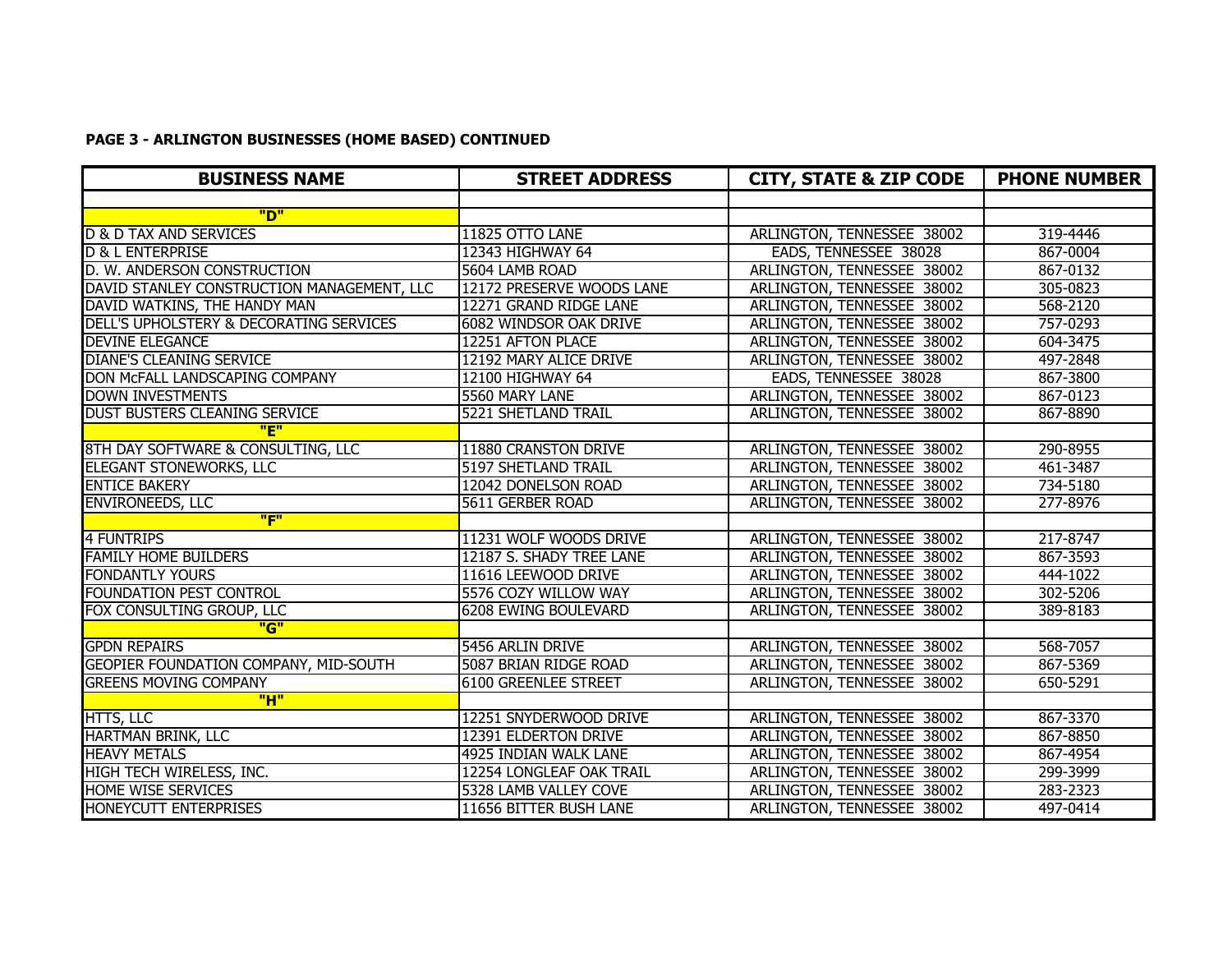# **PAGE 4 - ARLINGTON BUSINESSES (HOME BASED) CONTINUED**

| <b>BUSINESS NAME</b>                        | <b>STREET ADDRESS</b>        | <b>CITY, STATE &amp; ZIP CODE</b> | <b>PHONE NUMBER</b> |
|---------------------------------------------|------------------------------|-----------------------------------|---------------------|
|                                             |                              |                                   |                     |
| "H"                                         |                              |                                   |                     |
| <b>HOODZ OF MEMPHIS</b>                     | 4482 VILLAGE GATE DRIVE      | ARLINGTON, TENNESSEE 38002        | 867-0180            |
| "I"                                         |                              |                                   |                     |
| <b>INNOVATIVE TILE &amp; MARBLE</b>         | 12284 LONGLEAF OAK TRAIL     | ARLINGTON, TENNESSEE 38002        | 569-0032            |
| <b>INSURA SPEC</b>                          | 12352 RICHMARK WAY           | ARLINGTON, TENNESSEE 38002        | 218-0821            |
| <b>ISOKINETICS</b>                          | 12328 DARGIE DRIVE           | ARLINGTON, TENNESSEE 38002        | 867-5541/5542       |
| <u>"J"</u>                                  |                              |                                   |                     |
| <b>JNLB CONSULTING</b>                      | 12200 WHITE BRIAR DRIVE      | ARLINGTON, TENNESSEE 38002        | 569-7648            |
| <b>JARS TRANSPORTATION INC.</b>             | 12377 LONGHORN DRIVE         | ARLINGTON, TENNESSEE 38002        | 246-1601            |
| <b>JAT ENTERPRISES</b>                      | 12280 AFTON PLACE            | <b>ARLINGTON, TENNESSEE 38002</b> | 313-8558            |
| <b>JACKSON CONSTRUCTION &amp; LAWN CARE</b> | 11120 EWE TURN DRIVE         | ARLINGTON, TENNESSEE 38002        | 867-8929            |
| <b>JEFF HUNSUCKER</b>                       | 11889 WALKER STREET          | ARLINGTON, TENNESSEE 38002        | 867-9165            |
| <b>JENSEN'S LAWN SERVICE</b>                | 5351 MILTON RIDGE DRIVE      | ARLINGTON, TENNESSEE 38002        | 212-9795            |
| <b>JERRY BORWICK PHOTOGRAPHY</b>            | 5572 W. STATELY OAKS COVE    | ARLINGTON, TENNESSEE 38002        | $867 - 1761$        |
| <b>JIM BROWN PRINTING</b>                   | 12294 BLACK GOLD DRIVE       | ARLINGTON, TENNESSEE 38002        | 290-5739            |
| <b>JIMMY B. HILL</b>                        | <b>5723 CHESTER STREET</b>   | ARLINGTON, TENNESSEE 38002        | 867-7963            |
| JOHNSON SPECIALIST PAINTING                 | 12065 COUNTRY VALLEY DRIVE   | ARLINGTON, TENNESSEE 38002        | 413-5448            |
| JORDAN AIR, INC.                            | 11950 WALKER STREET          | ARLINGTON, TENNESSEE 38002        | 867-9079            |
| "K"                                         |                              |                                   |                     |
| <b>KENDALL CONSTRUCTION</b>                 | 5563 MARY LANE               | ARLINGTON, TENNESSEE 38002        | 382-5271            |
| <b>KENNY MARINO PHOTOGRAPHY</b>             | <b>6010 MARLEY STREET</b>    | ARLINGTON, TENNESSEE 38002        | 409-9954            |
| <b>KEYSTONE REALTY, LLC</b>                 | <b>6222 CHESTER STREET</b>   | ARLINGTON, TENNESSEE 38002        | 553-4237            |
| <b>KILLER B. GUITARS</b>                    | 12158 MISTY TRAIL            | ARLINGTON, TENNESSEE 38002        | 218-4432            |
| <b>KITCHEN WERKS</b>                        | 10769 MEMPHIS-ARLINGTON ROAD | ARLINGTON, TENNESSEE 38002        | 867-5100            |
| <b>KRISTEN LANDERS PHOTOGRAPHY</b>          | 11817 VILLAGE CENTER STREET  | ARLINGTON, TENNESSEE 38002        | 870-3787            |
| "L"                                         |                              |                                   |                     |
| L & L MERCHANTILE SUPPLY                    | 5402 MAHOGANY RIDGE DRIVE    | ARLINGTON, TENNESSEE 38002        | 337-4564            |
| L & R MORGAN UNLIMITED, INC.                | 5375 SCARLET RIDGE DRIVE     | ARLINGTON, TENNESSEE 38002        | 569-6068            |
| L & W HOME BUILDER SERVICE                  | <b>5130 WELBOURNE COVE</b>   | ARLINGTON, TENNESSEE 38002        | 290-9139            |
| <b>LANTRIP LOCKS &amp; SUPPLY</b>           | 5456 ARLIN DRIVE             | ARLINGTON, TENNESSEE 38002        | 867-0421            |
| LAWN SOLUTIONS, INC.                        | 5975 HENNING OAKS COVE       | ARLINGTON, TENNESSEE 38002        | 867-5331            |
| LAWSCON, LLC                                | 12424 CAYMUS LANE            | ARLINGTON, TENNESSEE 38002        | 331-5836            |
| <b>LIBBY'S FLOWERS</b>                      | 12075 COUNTRY VALLEY DRIVE   | ARLINGTON, TENNESSEE 38002        | 317-4582            |
| <b>LIL MOMMA DESIGNS</b>                    | 5092 MILLUS COVE             | ARLINGTON, TENNESSEE 38002        | 494-9372            |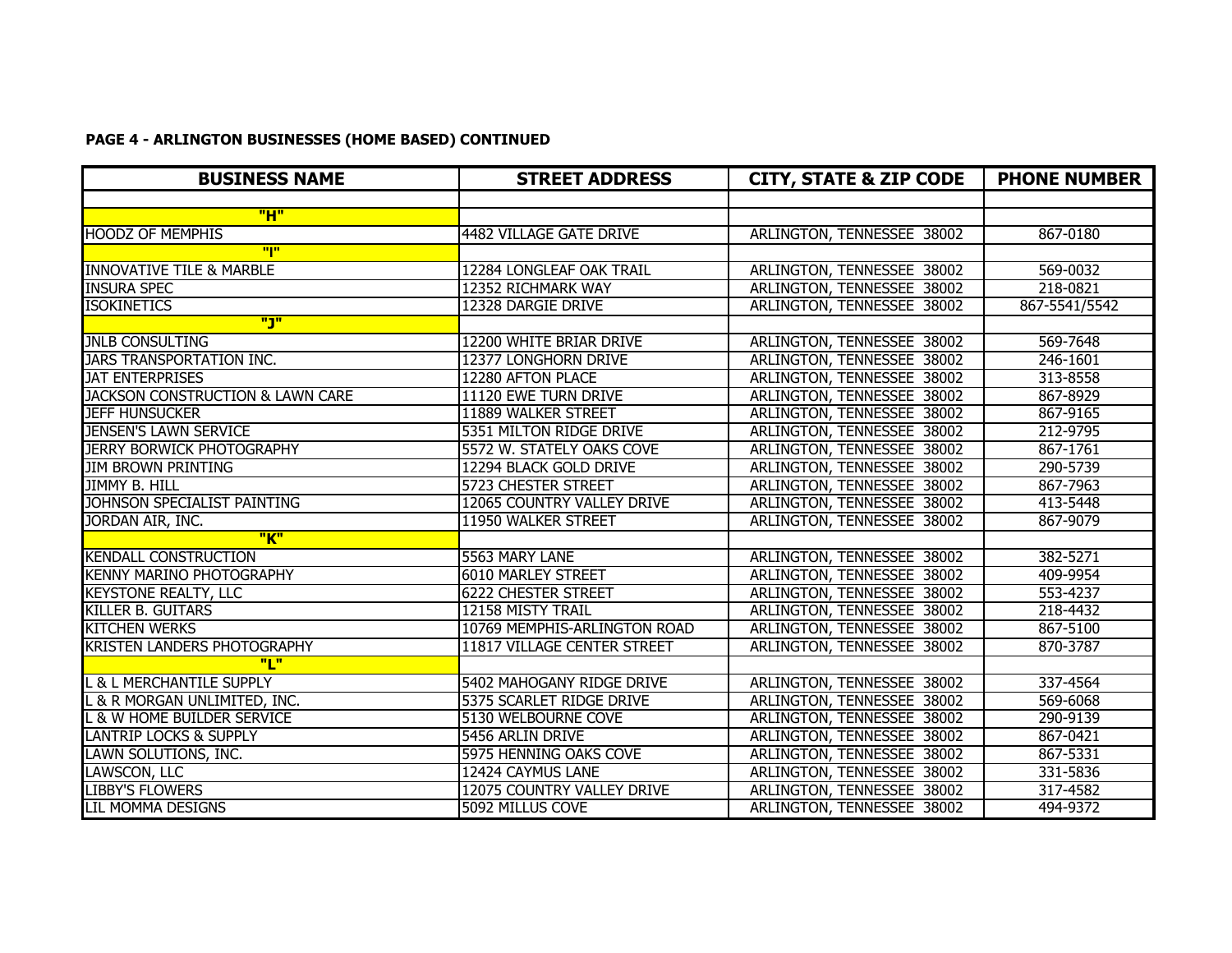#### **PAGE 5 - ARLINGTON BUSINESSES (HOME BASED) CONTINUED**

| <b>BUSINESS NAME</b>                   | <b>STREET ADDRESS</b>         | <b>CITY, STATE &amp; ZIP CODE</b> | <b>PHONE NUMBER</b> |
|----------------------------------------|-------------------------------|-----------------------------------|---------------------|
|                                        |                               |                                   |                     |
| "L"                                    |                               |                                   |                     |
| <b>LIVEFIT</b>                         | 12020 COUNTRY VALLEY DRIVE    | ARLINGTON, TENNESSEE 38002        | 484-5490            |
| <b>LUNA MASONRY</b>                    | 5796 BRIDAL COVE              | ARLINGTON, TENNESSEE 38002        | 239-5706            |
| "M"                                    |                               |                                   |                     |
| <b>M2 ESSENTIALS</b>                   | 12270 BLACK GOLD DRIVE        | ARLINGTON, TENNESSEE 38002        | 317-7098            |
| <b>MARIE'S TIDY CLEANING SERVICES</b>  | 11847 BRIDAL LANE             | ARLINGTON, TENNESSEE 38002        | 687-4584            |
| <b>MARK'S PETWORTH</b>                 | 12231 SNYDERWOOD DRIVE        | ARLINGTON, TENNESSEE 38002        | 867-6391            |
| MARSHALL MONOGRAMMING & EMBROIDERY     | 4914 SHAWS RIDGE COVE         | ARLINGTON, TENNESSEE 38002        | 317-7087            |
| MEMPHIS AREA PARTNERSHIP               | 5611 GERBER ROAD              | ARLINGTON, TENNESSEE 38002        | 634-7419            |
| <b>MEMPHIS DELIGHTS CATERING</b>       | 12297 DARGIE DRIVE            | ARLINGTON, TENNESSEE 38002        | 867-1559            |
| MEMPHIS TN REO SERVICES, LLC           | 5732 STATELY HOLLOW COVE      | ARLINGTON, TENNESSEE 38002        | 461-7253            |
| MID-SOUTH DESIGN SHOP                  | 5147 SHETLAND TRAIL           | ARLINGTON, TENNESSEE 38002        | 290-5713            |
| MID-SOUTH FLOORING, LLC                | 11895 WAGON COVE              | ARLINGTON, TENNESSEE 38002        | 494-2030            |
| MIRELES CONSTRUCTION INC.              | <b>5610 CHESTER STREET</b>    | ARLINGTON, TENNESSEE 38002        | 461-9178            |
| <b>MORRIS LOCKSMITH SERVICE</b>        | <b>6126 CUNNINGHAM STREET</b> | ARLINGTON, TENNESSEE 38002        | 652-3268            |
| <b>MY FAVORITE T</b>                   | <b>6182 JENE RIDGE CIRCLE</b> | ARLINGTON, TENNESSEE 38002        | 488-8499            |
| "N"                                    |                               |                                   |                     |
| <b>NANNIES ELITE, LLC</b>              | 5477 LAMB ROAD                | ARLINGTON, TENNESSEE 38002        | 800-6934            |
| <b>NETWORK CLAIMS SERVICE</b>          | <b>5447 CAYLEY RIDGE LANE</b> | ARLINGTON, TENNESSEE 38002        | 867-3981            |
| "ח"                                    |                               |                                   |                     |
| <b>ON-TRACK REMAX</b>                  | 11950 WALKER STREET           | ARLINGTON, TENNESSEE 38002        | 867-2203            |
| <b>OVER THE TOP CREATIVE CONCEPTS</b>  | 11177 HIDDEN MEADOWS COVE     | ARLINGTON, TENNESSEE 38002        | 496-2691            |
| "P"                                    |                               |                                   |                     |
| PARDUE ORGANIZING SOLUTIONS            | 12210 DARGIE DRIVE            | ARLINGTON, TENNESSEE 38002        | 867-0591            |
| PERENNIAL BUILDING GROUP               | 5476 MILTON WILSON ROAD       | ARLINGTON, TENNESSEE 38002        | 867-5497            |
| PHOENIX HOME & LAWN SERVICES           | 5292 SHETLAND TRAIL           | ARLINGTON, TENNESSEE 38002        | 867-8654            |
| POE ENGINEERING                        | 5930 ARLINGTON OAK LANE       | ARLINGTON, TENNESSEE 38002        | 867-2559            |
| POP-A-LOCK                             | 11950 WALKER STREET           | ARLINGTON, TENNESSEE 38002        | 867-0390            |
| PREMIER POOL & SPA SERVICES, LLC       | 12005 WALKER STREET           | ARLINGTON, TENNESSEE 38002        | 867-0905            |
| PRETTY PREPPY & PERSONALIZED           | 12161 CHAPEL MEADOW LANE      | ARLINGTON, TENNESSEE 38002        | 679-1414            |
| PROMISEDLAND SCAPING AND MORE          | 12135 N. SHADY TREE LANE      | ARLINGTON, TENNESSEE 38002        | 570-6736            |
| "ס"                                    |                               |                                   |                     |
| <b>QUEST MANAGEMENT SOLUTIONS, LLC</b> | <b>5447 CAYLEY RIDGE LANE</b> | ARLINGTON, TENNESSEE 38002        | 828-6908            |
| "R"                                    |                               |                                   |                     |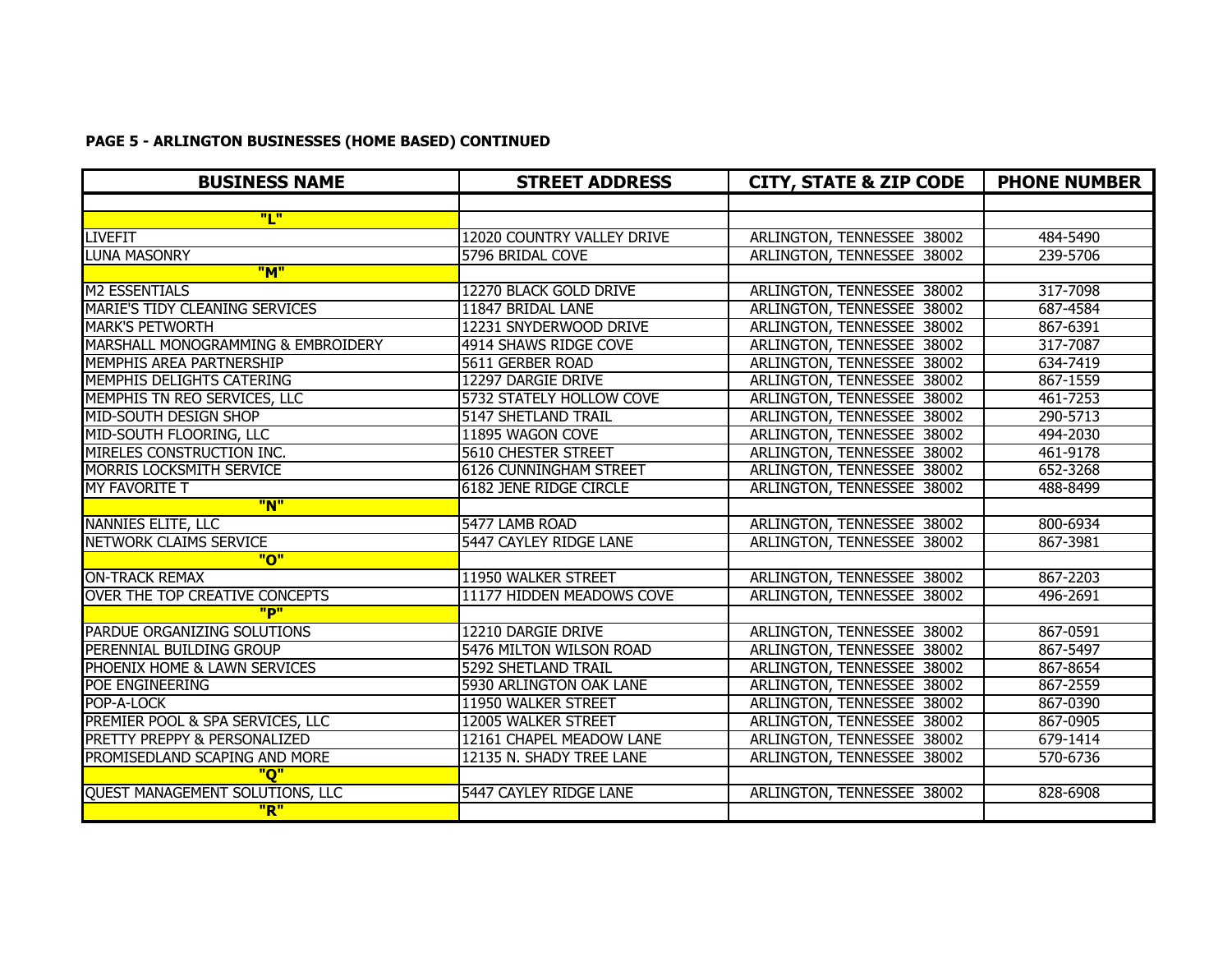#### **PAGE 6 - ARLINGTON BUSINESSES (HOME BASED) CONTINUED**

| <b>BUSINESS NAME</b>                       | <b>STREET ADDRESS</b>        | <b>CITY, STATE &amp; ZIP CODE</b> | <b>PHONE NUMBER</b> |
|--------------------------------------------|------------------------------|-----------------------------------|---------------------|
|                                            |                              |                                   |                     |
| "R"                                        |                              |                                   |                     |
| <b>RKF ENTERPRISES, LLC</b>                | 11675 BRAYTON COVE           | ARLINGTON, TENNESSEE 38002        | 833-7109            |
| R. MORRIS BUSHOGGING                       | 12243 SNYDERWOOD DRIVE       | ARLINGTON, TENNESSEE 38002        | 493-1339            |
| RACE INSTALLATION, LLC                     | 12228 LONGLEAF OAK TRAIL     | ARLINGTON, TENNESSEE 38002        | 826-9995            |
| <b>RADIATE KINDNESS</b>                    | 12236 LONGLEAF OAK TRAIL     | ARLINGTON, TENNESSEE 38002        | 619-1943            |
| <b>REFLEX IMAGES</b>                       | 11916 BERRY PATCH COVE       | ARLINGTON, TENNESSEE 38002        | 867-1602            |
| <b>REGENCY HOMEBUILDERS</b>                | 11918 CRANSTON DRIVE         | ARLINGTON, TENNESSEE 38002        | 867-5287            |
| <b>REGENCY HOME BUILDERS</b>               | 12488 MAGNOLIA BEND DRIVE    | ARLINGTON, TENNESSEE 38002        | 867-0878            |
| <b>RESUGGAN PHOTOGRAPHY</b>                | 5186 ZACHARY RUN COVE        | ARLINGTON, TENNESSEE 38002        | 290-9026            |
| <b>RIP IT SCREEN PRINTING</b>              | 11191 ANDERSON BEND COVE     | ARLINGTON, TENNESSEE 38002        | 496-5392            |
| <b>RIVER CITY REEF</b>                     | 5967 CARTER'S BLUFF DRIVE    | ARLINGTON, TENNESSEE 38002        | 290-9194            |
| <b>RIVERSIDE COURIER</b>                   | 5216 SUMMER WIND LANE        | ARLINGTON, TENNESSEE 38002        | 867-7377            |
| ROBIN'S HOME CLEANING SERVICE              | 11249 IVY DRIVE              | ARLINGTON, TENNESSEE 38002        | 491-1964            |
| <b>ROUND THE BEND</b>                      | 5590 MAGNOLIA BEND COVE      | ARLINGTON, TENNESSEE 38002        | 351-2237            |
| "S"                                        |                              |                                   |                     |
| <b>S AND S RESTORATION</b>                 | 12644 PINCKLEY ROAD          | ARLINGTON, TENNESSEE 38002        | 378-5712            |
| S. W. EAVENSON & ASSOCIATES                | 11903 WALKER STREET          | ARLINGTON, TENNESSEE 38002        | 867-3575            |
| <b>SEMINOLE REALTY, LLC</b>                | 5498 CHAPEL MEADOW COVE      | ARLINGTON, TENNESSEE 38002        | 867-3203            |
| <b>SENSATIONS OF AMERICA</b>               | 11606 MEMPHIS-ARLINGTON ROAD | ARLINGTON, TENNESSEE 38002        | 867-2317            |
| <b>SERENITY HARDSCAPES</b>                 | 6259 WILLOW WALK WAY         | ARLINGTON, TENNESSEE 38002        | 581-7933            |
| <b>SHINE TO GO</b>                         | 6031 WINDSOR OAK DRIVE       | ARLINGTON, TENNESSEE 38002        | 317-9487            |
| <b>SIX FLAGS</b>                           | 5499 BRAYTON DRIVE           | ARLINGTON, TENNESSEE 38002        | 867-8757            |
| SMITH-MARSHALL CONTRACTORS, LLC            | 12284 LONGLEAF OAK TRAIL     | ARLINGTON, TENNESSEE 38002        | 569-0032            |
| SOUTHERN-GBS                               | 11620 MAHOGANY DRIVE         | ARLINGTON, TENNESSEE 38002        | 361-2667            |
| SOUTHERN COMFORT AIR HEATING & PLUMBING    | 5076 WELBOURNE COVE          | ARLINGTON, TENNESSEE 38002        | 262-3559            |
| SOUTHERN HERITAGE LANDSCAPING & IRRIGATION | 11903 WALKER STREET          | ARLINGTON, TENNESSEE 38002        | 867-3575            |
| SOUTHERN REIMBURSEMENT SERVICES, LLC       | 11810 ETHERIDGE PLACE        | ARLINGTON, TENNESSEE 38002        | 335-3794            |
| SPIRIT LANDSCAPE                           | 5403 SCARLET FIELDS DRIVE    | ARLINGTON, TENNESSEE 38002        | 301-7000            |
| SPROUTLET'S FIRST PRESCHOOL                | 12120 MISTY TRAIL            | ARLINGTON, TENNESSEE 38002        | 867-0917            |
| SWIFT SHINE DETAILING                      | 12169 CHAPEL MEADOW LANE     | ARLINGTON, TENNESSEE 38002        | 359-9426            |
| <u>"T"</u>                                 |                              |                                   |                     |
| <b>T. CONSULTING</b>                       | 12189 BROOKS VILLAGE DRIVE   | ARLINGTON, TENNESSEE 38002        | 545-9024            |
| <b>TAYLOR TURFCARE</b>                     | 4888 INDIAN WALK LANE        | ARLINGTON, TENNESSEE 38002        | 233-8001            |
| THE BUZ                                    | 5523 SOUTHERN WINDS DRIVE    | ARLINGTON, TENNESSEE 38002        | 355-2743            |